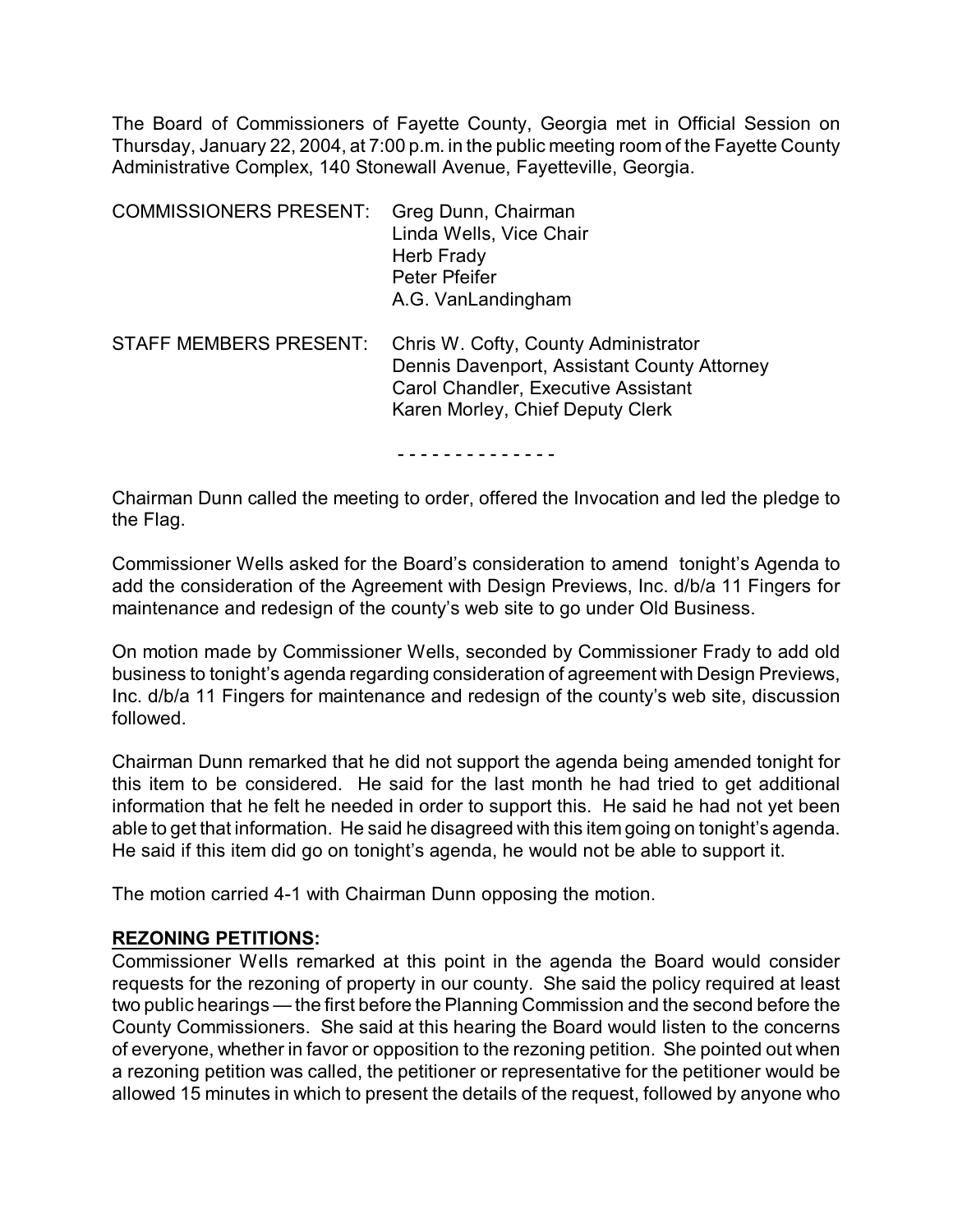wanted to voice support for the request. She stated that the Chairman would then allow all those individuals who were opposed to the rezoning to stand for a moment to display their opposition. She said the Chairman would then ask those individuals who wished to come to the podium to speak to remain standing so the Board and staff could get an idea of how to allocate its time. She said the Board would allow up to 3 minutes for each speaker. She said when the persons speaking in opposition had finished, the petitioner would be given an opportunity to rebut any of the points raised. She remarked in fairness to all parties, the petitioner would be entitled to equal time to address the Commissioners as all those in opposition.

Commissioner Wells further remarked that these hearings were a part of the permanent record and speaking at the podium with the microphone helped staff with their task of recording comments and ensured everyone being heard. She remarked when it was an individual's turn to speak that they come to the podium, state their name and address and direct their comments to the Board only. She asked that after individuals speak that they sign the sheet that would be provided by the Marshal in order for names to be spelled correctly for the record.

Commissioner Wells stated that the Board wanted to hear from everyone who had something to say and they would pay close attention to each point raised. She said it would not be necessary for the same point to be raised over and over. She thanked everyone for their participation and announced that the Zoning Administrator would begin introducing each request in the order they appeared on tonight's agenda.

# **PETITION NO. 1118-04:**

Acting Zoning Administrator Chris Venice read Petition No. 1118-04 Harry L. and Evelyn P. McNeil, Owners, and Randy Boyd, Agent, request to rezone 3.00 acres from A-R to R-80 to develop one single-family dwelling lot. She said this property was located in Land Lot 3 of the  $7<sup>th</sup>$  District and fronted on Ebenezer Church Road. She said the Planning Commission recommended denial 4-1 and Staff recommended denial.

Larry McNeil, 486 Ebenezer Church Road, Fayetteville said he was the petitioner in this rezoning matter. He said he wanted to explain what had been requested and what actually took place. He remarked that approximately six months ago one of his neighbors came to him and ask him if he would sell two acres off the back of his five acre lot. He said the neighbor has horses and cattle and needed more pasture. He said he had not solicited the sale of this property. He said he told the neighbor if he could get a contract based on a rezoning then he would be interested. He said the parcel was approximately a quarter of a mile deep and 250 feet wide. He said he began the process by going to the Fayette County Zoning Commission Office where he felt he had just wasted his time. He said he proceeded in collecting all of the paperwork that was necessary and discovered that this was more of a challenge than an individual citizen could accomplish on his own and he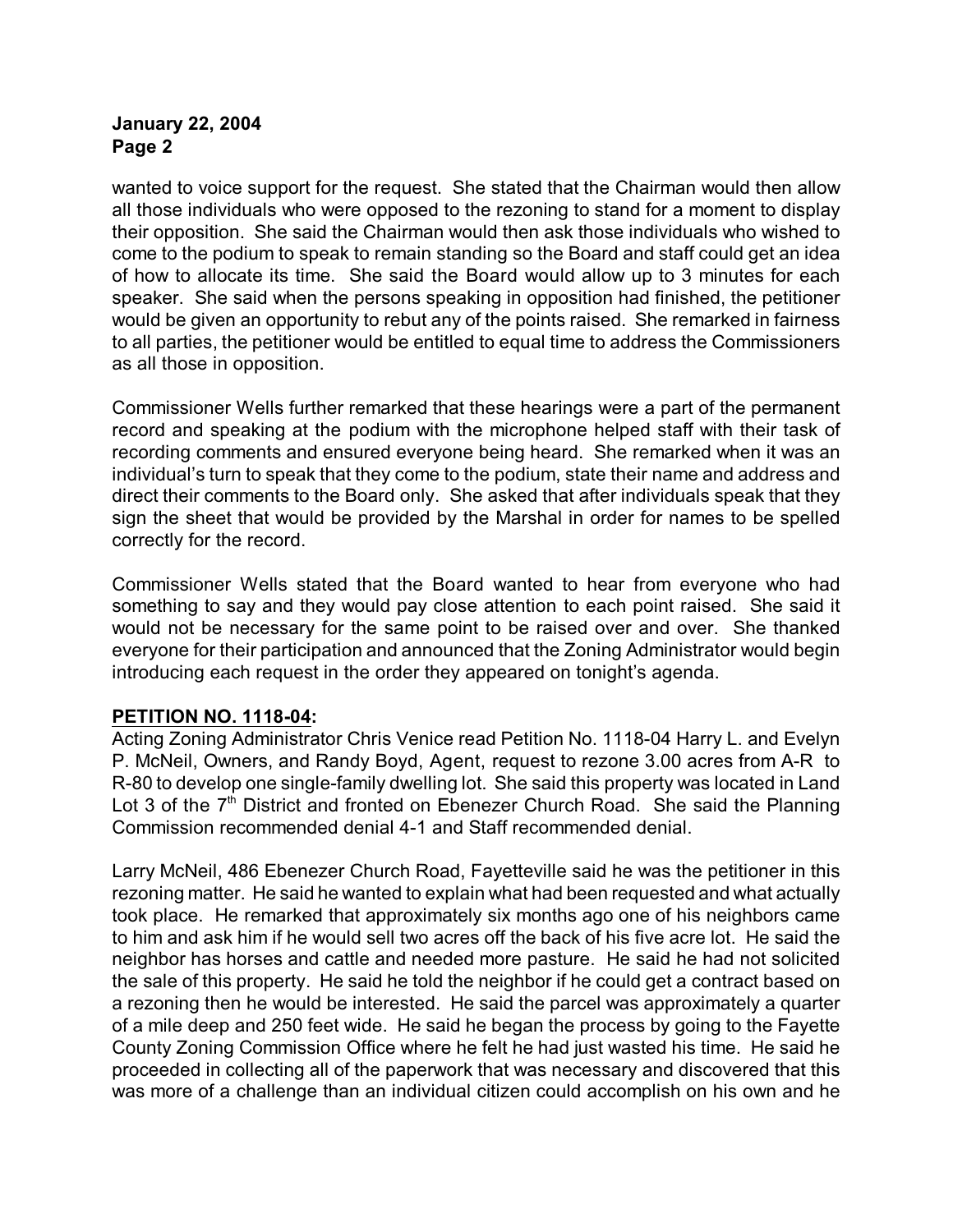therefore employed Randy Boyd to assist him in this endeavor. He said he had chosen to let Mr. Boyd speak at the Planning Commission. He said his neighbor only wanted two acres of his land for more horses and cows. He said it was currently two acres of woods. He said to one side of his property it was zoned R-70 and his neighbor had rezoned his property so that his mom and dad could build a house on his five acres. He said in this case he was not asking to build a house, put in a septic tank or anything. He said he was just asking for permission for the neighbor to purchase two acres of land to fence in their horses. He said at the Planning Commission the attitude that he felt had come from the other side of the table was that there was an adversarial position here in Fayette County. He said nothing was going to change. He said even the documents that the Board of Education had sent stated that it was going to cost an additional \$6,000 per year for the extra student. He said there was not going to be an extra student, no house and there was nothing. He said this was just two acres of land for horses and cows. He said Mr. Boyd had suggested that he withdraw the petition. He said he did not really care if this petition was withdrawn, approved or not. He said he was trying to do a favor for a neighbor. He said he had invested approximately \$1,000 between Fayette County, attorneys and Mr. Boyd and he was very disappointed in the overall process of how this works. He said if the Board wanted to consider this request, that was fine and if they did not want to consider it that was fine too.

Chairman Dunn said the Board would consider this petition.

Mr. McNeil asked if everyone had actually read all of the paper work in this rezoning request and Chairman Dunn replied yes absolutely.

Mr. McNeil asked why the Superintendent of Schools thought there was an additional student involved.

Chairman Dunn said every member of the Board of Commissioners had read this request and understood that there was not going to be another student.

Chairman Dunn asked if anyone wished to speak in favor of this petition. Hearing none, he asked if anyone wished to speak in opposition. He asked those people to stand and the Chairman counted ten people.

Mike McClellan, 118 Nelms Road, Fayetteville said his home was located approximately one mile from the subject property. He said he would like to argue that there was no compelling reason for this rezoning. He said this was partly because of the petitioner's own comments that he did not care whether or not this was approved. He said regardless of petitioner's comment that this would result in an additional house, it would still set a precedent in the area that he would not like to see. He questioned whether this rezoning proposal was in conformity with the Land Use Plan. He said this was an area where five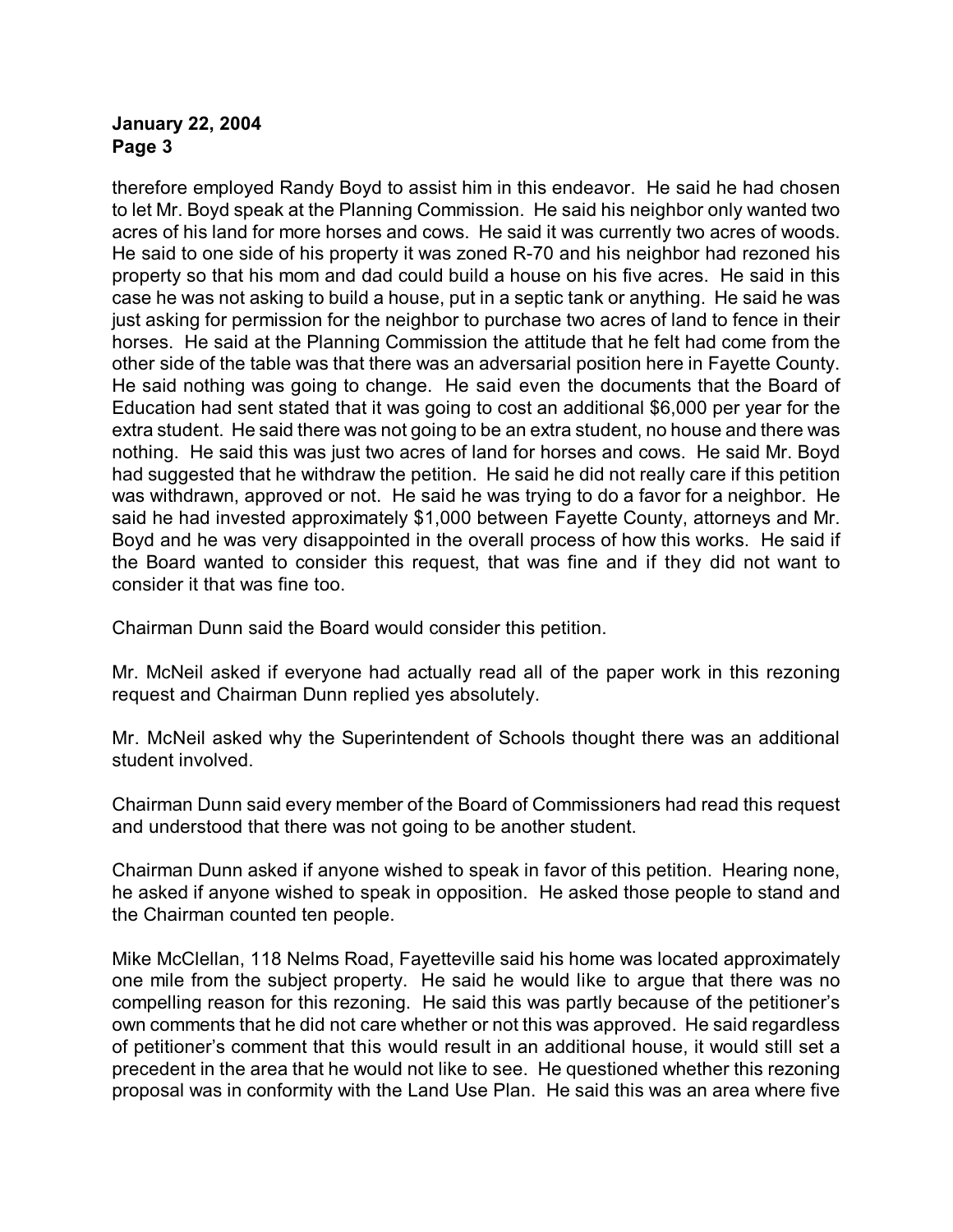acre parcels were predominant. He said if this property were rezoned, it would result in a landlocked parcel without any further action taking place. He said he did not see where that was tied in with this where that would automatically become a piece of the neighboring parcel. He said this would end up with two zonings on the same lot. He said for those reasons, he respectfully requested that this be denied.

John Fredericks, 135 Hillred Drive, Fayetteville said he was present to represent Al and Gina Agnone, 165 Hillred Drive, Fayetteville who could not be present tonight. He said Mr. and Mrs. Agnone were also opposed to this rezoning. He said the reason they were opposed was because this rezoning would set a precedent in the area.

Chairman Dunn stated that Mr. McNeil had a chance for any rebuttal at this time.

Mr. McNeil remarked that he was just asking to add two acres on to his neighbor's lot so that the neighbor could have cows and horses. He said his next door neighbor was already zoned R-70. He said it would not be landlocked because he had a contract based on the zoning that it would be sold to his neighbor Mrs. Long.

Chairman Dunn pointed out that the contiguous property was A-R and Mr. McNeil was asking for the two acre parcel to be R-80. He asked Mr. McNeil if he had any comments in rebuttal to the comments that were made.

Mr. McNeil replied no. He said the people either agreed or they did not agree. He said this was merely adding two acres of land on to his neighbor's property and putting a fence around it.

On motion made by Commissioner VanLandingham, seconded by Commissioner Wells to deny Petition No. 1118-04, discussion followed.

Commissioner VanLandingham said the reason he was recommending denial was because he could see some legal problems coming out of this from the aspect that the Board would be creating a land locked lot He said by rezoning this parcel to R-70 did not preclude what would happen in the future on this lot. He said this request would create two zonings on one piece of property.

Commissioner Wells said she would like to apologize for the difficulty that Mr. McNeil had in this process. She said she did defend the county staff and the fact that they protect the integrity of Fayette County and its zoning. She said she would have to vote against this request because the preponderance of this particular piece of property was A-R. He said if the Board did approve this request, it would be a "donut hole" in the middle of A-R zoning. She felt the precedent that this would set would be a domino effect. She said this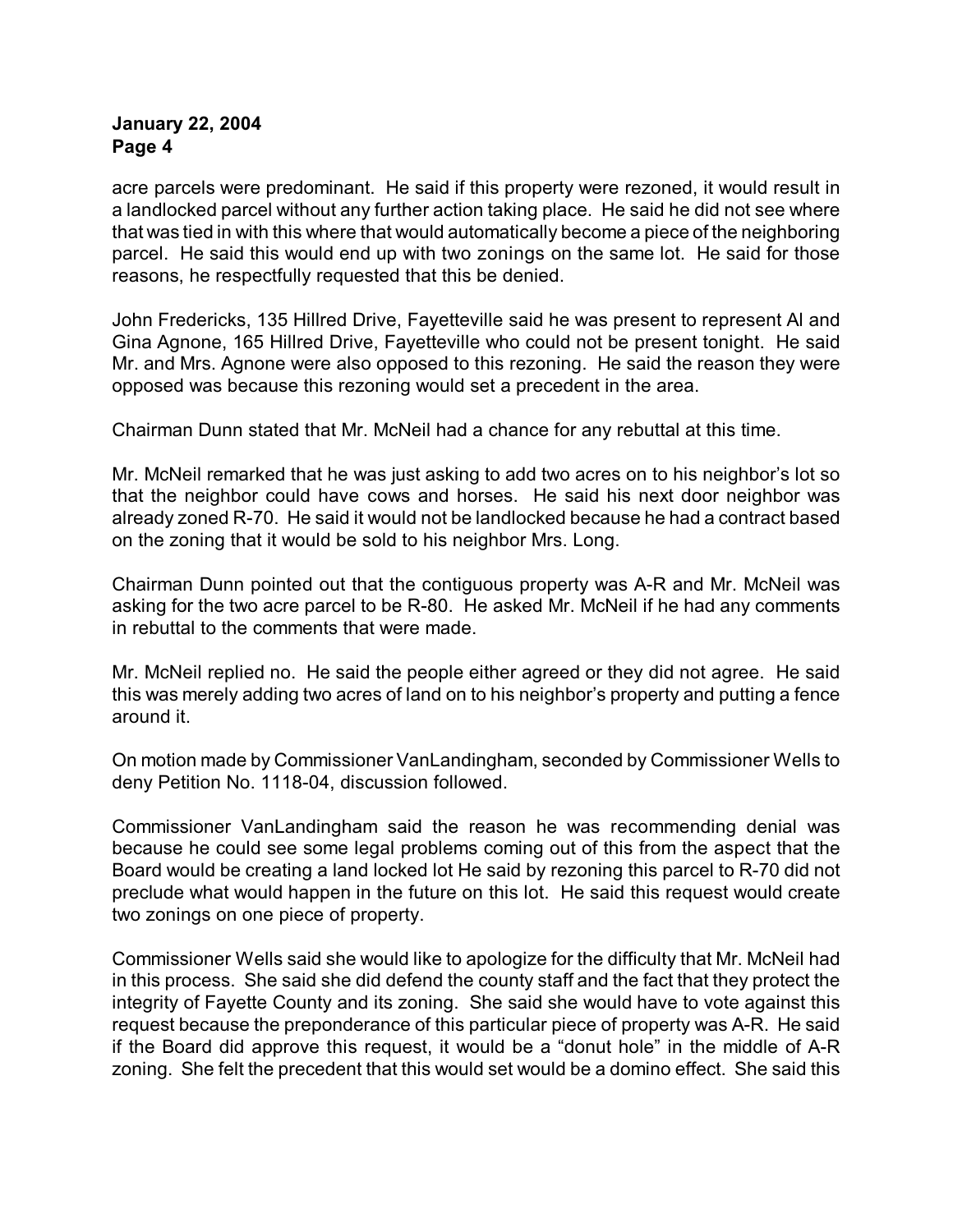would not be consistent with the lot size, the zoning district and would result in spot zoning.

Commissioner Pfeifer said he would also support the motion for denial essentially for the same reasons that Commissioner Wells had just stated. He felt this would create an island of spot zoning. He said the next person might come along and want to put a house on this property. He said technically the person would be correct. He said there appeared no reason to him for this rezoning to be done. He said he could not support it.

Commissioner Frady felt the legality of this was that the Board would be land locking a lot. He said there would be two zonings on one piece of property.

Chairman Dunn said he was going to support the motion for denial as well. He said he felt as strongly as the rest of the Board did about maintaining zoning and land uses in this county. He said the people living on Hillred Drive were in a subdivision. He said if the Board approved what petitioner was requesting, then the plat for this subdivision would have to be legally changed. He said the people living in the subdivision now did so assuming that the subdivision would be in tact while they lived there. He said this could set a precedence for the county. He said this Board tries to maintain approved plated subdivisions as well as it could unless there was some compelling reason not to do it. He said in this case he did not see a compelling reason. He said he understood what the petitioner had tried to do and he hoped that did not stop him from trying to help his neighbors in the future. He said he happened to live a little less than a mile from this property. He said he had a five acre piece of property that he had purchased recently. He said he did not want that area to be chopped up by this Board anymore than anyone else would want their property to be chopped up. He said people purchase property with expectations and he felt the Board needed to keep these in tact for other property owners. He said this was an unusual request and in some other place it probably would have been approved but in this place where the entire area was basically A-R with large lot size already for the existing residents, this Board could not approve it.

The motion carried 5-0. A copy of the Ordinance and Resolution denying Petition No. 1118-04, follows these minutes and is made an official part hereof. A copy of the Ordinance and Resolution denying Petition No. 1118-04, identified as "Attachment No. 1", follow these minutes and are made an official part hereof.

# **PETITION NO. 1119-04:**

Acting Zoning Administrator Chris Venice read Petition No. 1119-04 Alton Edsel Martin and Geneva Martin, Owners, and Randy Boyd, Agent, request to rezone 0.594 acres from A-R to C-H to allow C-H uses. She said this property was located in Land Lot 39 of the  $7<sup>th</sup>$ District and fronted on S.R. 54 West and Huiet Drive. She said the Planning Commission recommended approval with one recommended condition.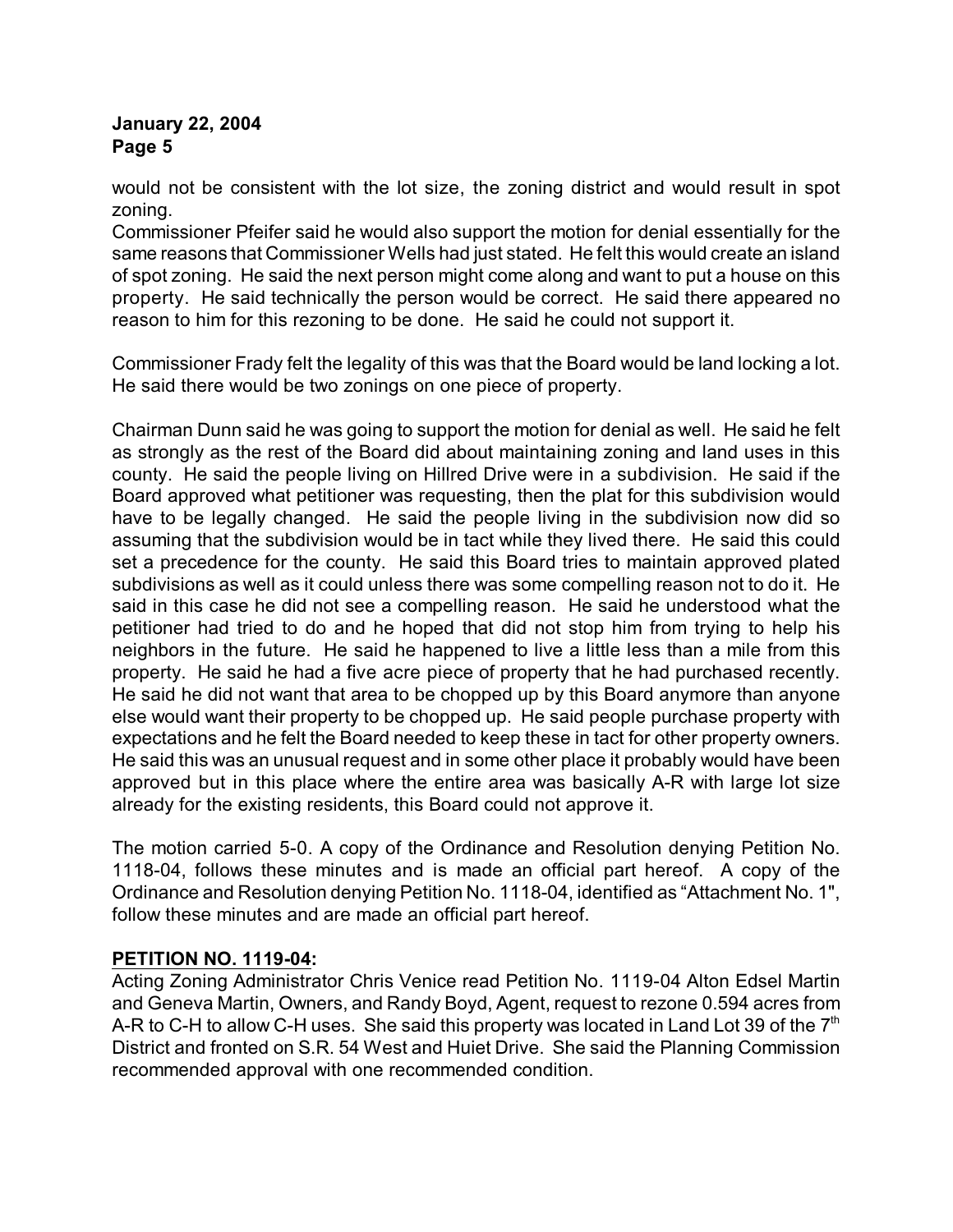Randy Boyd said he was the agent in this rezoning request and represented Alton Edsel Martin and Geneva Martin. He said this was a tract of land that applicants had owned since 1972 and was located at the Southeast corner of State Highway 54 and Huiet Drive. He said this was a non-conforming A-R lot of record. He said the property consisted of 0.594 acres and somewhat chopped up with right-of-ways and this was all that was left. He said the property located to the North on the other side of S.R. 54 was zoned C-H. He said the property located to the East was zoned C-H as well as the property located to the South was zoned C-H. He said this was a difficult piece of property to try and get anything to stand alone. He said once the building lines are drawn there was not a whole lot left. He said they had measured a lot of different buildings including Brusters and so forth to try and get a building, parking, septic, detention and so forth and it would be tough. He said it was their intention that this would compliment the C-H South of the property and this might be an additional entrance to the property. He said they did not have a user at this point but he hoped that this property could be rezoned to be in line with the property to the South so it might possibly be used as a secondary entrance. He said the C-H property to the South did not have direct access to S.R. 54 and that would be off Huiet Drive. He asked for the Board's consideration in rezoning this property C-H which was in line with the East, South, and the North.

Chairman Dunn asked if anyone wished to speak in favor of the petition. Hearing none, he asked if anyone wished to speak in opposition. He asked for the Board's pleasure in this matter.

Commissioner Frady said he had been watching this property for quite a while. He recalled it was over a one acre lot at one time. He said the highway had taken some of it and now it actually extended into the right-of-way of the prescriptive easement of Huiet Drive. He said the landowner had spoken to him about this many years ago. He said he would like to make a motion to approve this request.

On motion made by Commissioner Frady, seconded by Commissioner Wells to approve Petition No. 1119-04 with one recommended condition, discussion followed.

Commissioner VanLandingham said he had looked at this property. He said he did not feel the property was A-R useable at all. He felt this would be a better benefit to rezone this C-H with one condition.

Commissioner Pfeifer said he had looked at this property and he felt this made perfect sense.

Chairman Dunn pointed out that the condition would be that the entrance would come from S.R. 54 rather than on a residential street which was Huiet Drive.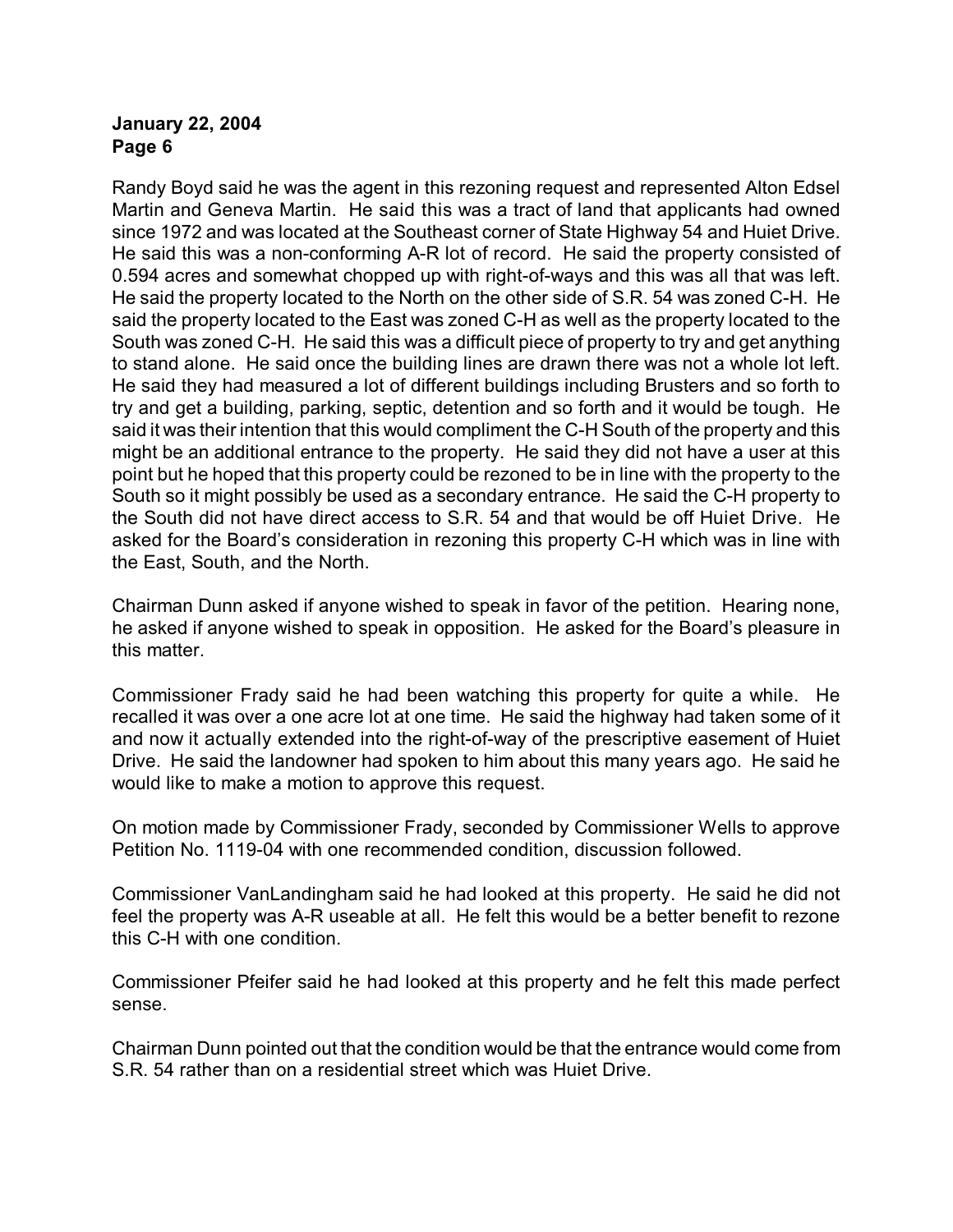Mr. Boyd interjected that petitioner agreed with the condition.

Chairman Dunn said he had looked at the property earlier in the day. He said he usually looked to try and not change A-R to commercial but in this case there was no potential use for this individual with A-R property. He said the land surrounding the property had changed and this was a very small lot. He felt this request was appropriate and he would support the motion. He said he hoped that if someone did develop the property that they could work out something to use the same entrance as the other business so that there would not be two entrances so close together.

The motion carried 5-0. A copy of the recommended condition, staff's analysis and investigation, identified as "Attachment No. 2", follow these minutes and are made an official part hereof. A copy of the Ordinance and Resolution approving Petition No. 1119- 04, identified as "Attachment No. 3", follow these minutes and are made an official part hereof.

### **MASTER GARDENER/COMPOSTER DEMONSTRATION:**

Senior Planner Pete Frisina said he was appearing before the Board on behalf of himself and the Director of the Fayette County Extension Service Sheldon Hammond. He asked for the Board's consideration to approve a Master Gardener/Composter demonstration and compost bin distribution event in the County Administrative Complex parking lot on March 27, 2004.

Mr. Frisina further remarked that the State of Georgia had legislation which addressed solid waste and as a result of this legislation it was mandated that each county and city have a solid waste plan. He said Fayette County did have a solid waste plan approved by the State. He said the cities had also entered into this plan with the county. He said a short term work program had just been updated late last year. He said the main portion of the legislation that the county had to deal with was the reduction of solid waste going into landfills. He said the target was to reduce this by 25%. He said public education was one of the elements that the county had to address as far as the reduction of solid waste. He said this was the type of event that would aid the county to meet its goals for public education, peaks the interest of the public in this effort and the opportunity to sell these bins would generate a greater interest in coming to the demonstration. He said Norseman Plastics Corporation specialized in these events. He said they partner with local governments in trying to achieve these kinds of solid waste reduction goals. He said in the materials they had partnered with some 63 cities and counties across the United States in these same type of events. He said recently they had done one in Fulton, Oconee and Floyd Counties. He said it was at that time that Norseman began contacting surrounding governments. He said these bins would sell at this event for \$36 and normally they would retail for \$80. He stated that they also include booklets and information on how to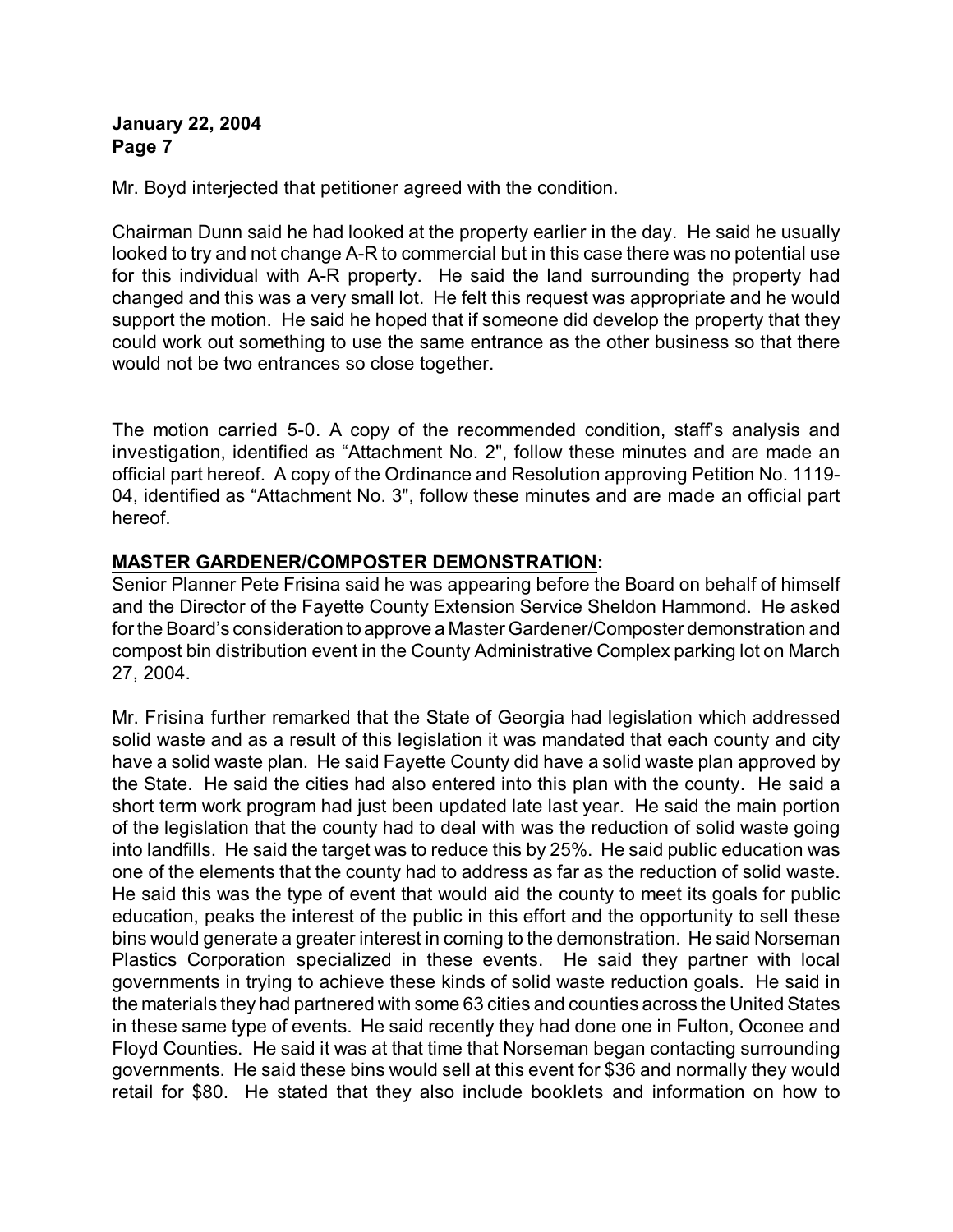compost. He said the tie in with the Master Gardeners/Composters was that composting produced a soil supplement that was beneficial for gardening and horticulture and people interested in this will come and want to purchase a composting bin.

Mr. Frisina further remarked that the type of composting involves household waste, vegetable scraps and fruit scraps mixed with leaf debris and grass from yards. He said the master gardeners would hold plant clinics, gardening and composting seminars and also the Extension Office would be open during that time on a Saturday to take in soil samples and also give out information and help with the public education. He said they were trying to coordinate this to have two locations with one here at the Administrative Complex and simultaneously another event in Peachtree City's parking lot. He said the City of Peachtree City would have to approve the event for their location. He said Fayette County and Peachtree City would be the sponsors of this event. He said the target date was March 27, 2004. He said Norseman would handle all of the promotions, newspaper ads and inserts for the Fayette County water bills. He said they were also asking for permission to include this information in citizens' water bills. He said the master gardeners would participate as volunteers in unloading and moving the bins. He said Norseman would handle all of the sales and would be responsible for all of the money that was collected. He noted that there was no obligation. He said this was just an event to try and fulfill some of the county's educational goals from the solid waste plan and promote composting as a reduction.

Commissioner Wells felt this was a great idea and she said she was in favor of this.

On motion made by Commissioner Wells, seconded by Commissioner Pfeifer to approve the Master Gardener/Composter demonstration and compost bin distribution event to be held in the County Administrative Complex parking lot on March 27, 2004 and also to allow this information to be inserted in citizens' water bills by the Fayette County Water System, discussion followed.

Commissioner Pfeifer said he also felt this was a terrific program. He said in the past he had been a big supporter of reducing solid waste. He commented that he had founded the Adopt A Mile Program in the county and also was an executive director of Beautiful Fayette. He said he was a good Republican and did not believe in forcing people to do things that may or may not be good for them. He said this was something that was entirely voluntary, a great idea and he felt it was wonderful. He said he would be at this demonstration and hoped to purchase one of these bins.

Mr. Frisina clarified that they were also asking that this information be included in citizens' water bills and Commissioner Pfeifer said that was part of the motion.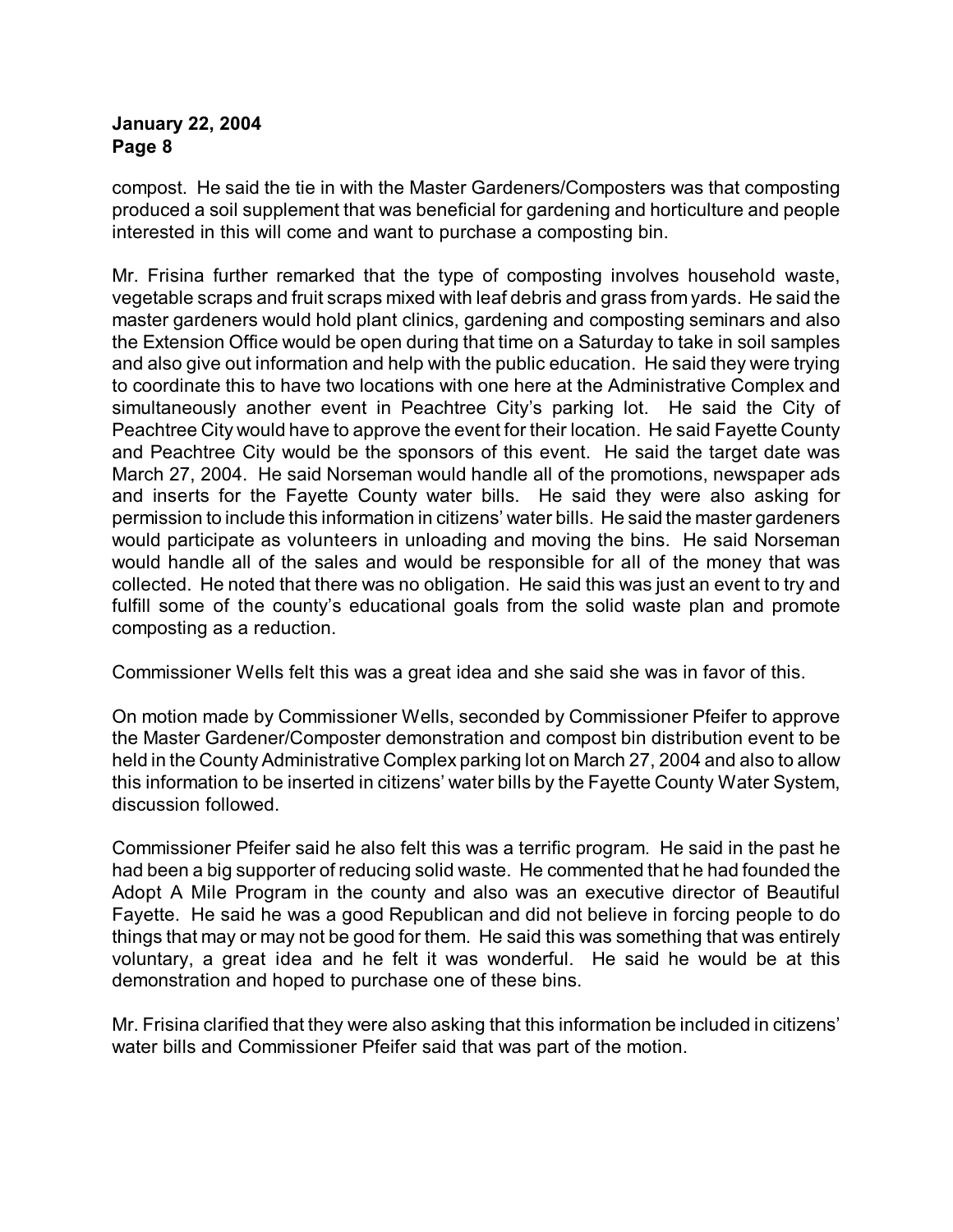Chairman Dunn said he also agreed with this education program 100%. He said he would also like to say publicly that he did not believe anyone on this Board endorses Norseman's equipment as opposed to anyone's equipment used for composting. He said Norseman was the company who wanted to demonstrate it and that was fine, but this Board in no way was endorsing this product. He said this Board was only endorsing the idea and the education.

The motion carried 5-0. A copy of the memorandum and information, identified as "Attachment No. 4", follows these minutes and is made an official part hereof.

### **AGREEMENT WITH DESIGN PREVIEWS, INC. d/b/a 11 FINGERS:**

Finance Director Mark Pullium said staff was presenting an economic proposal to the Board of Commissioners for consideration and action. He said this proposal when legislated would either allow staff to proceed with the proposal or if it was the wisdom of this governing body the proposal would end for lack of support. He said he supported this recommendation on the following basis. He said economically the proposal would result in savings of \$18,124 during the remainder of fiscal year 2004. He said further that the County would save at least \$42,192 in fiscal year 2005. He said these funds could be reprogrammed for other necessary items to the benefit of county citizens. He said the web page would be updated on a contemporaneous basis and cost \$6,280 or less during fiscal year 2004. He said in addition the web page would be redesigned to achieve easier navigation by visitors to the county's web site and enrich the user's experience once the redesign was completed at a cost of \$7,500. He said there were three actions needed in order for staff to proceed. He said these were (1) authorization to contract with Design Previews, Inc. d/b/a 11 Fingers retroactively from November 1, 2003 through June 30, 2004; (2) authorization to contract with Design Previews, Inc. d/b/a 11 Fingers to redesign the County's web site; and (3) permission to transfer \$18,124 from the information Systems Department back to the County's contingency fund in FY'2004.

On motion made by Commissioner Wells, seconded by Commissioner Frady to approve the Agreement of design Previews, Inc. d/b/a 11 Fingers for maintenance and redesign of the County's web site, discussion followed.

Commissioner Frady clarified that Mark Pullium the County's Finance Director was supporting this motion and Mr. Pullium replied that was correct.

Chairman Dunn remarked that as he had stated before he did not agree with doing this tonight. He said that was not to say that it would never be the appropriate action. He said he had been trying to get information and he had not been able to get it. He said he has had several meetings and not been able to get the information that he had asked for repeatedly. He said he supported the action to contract out this service. He said the county could perform this service cheaper for taxpayers by doing it with a contractor than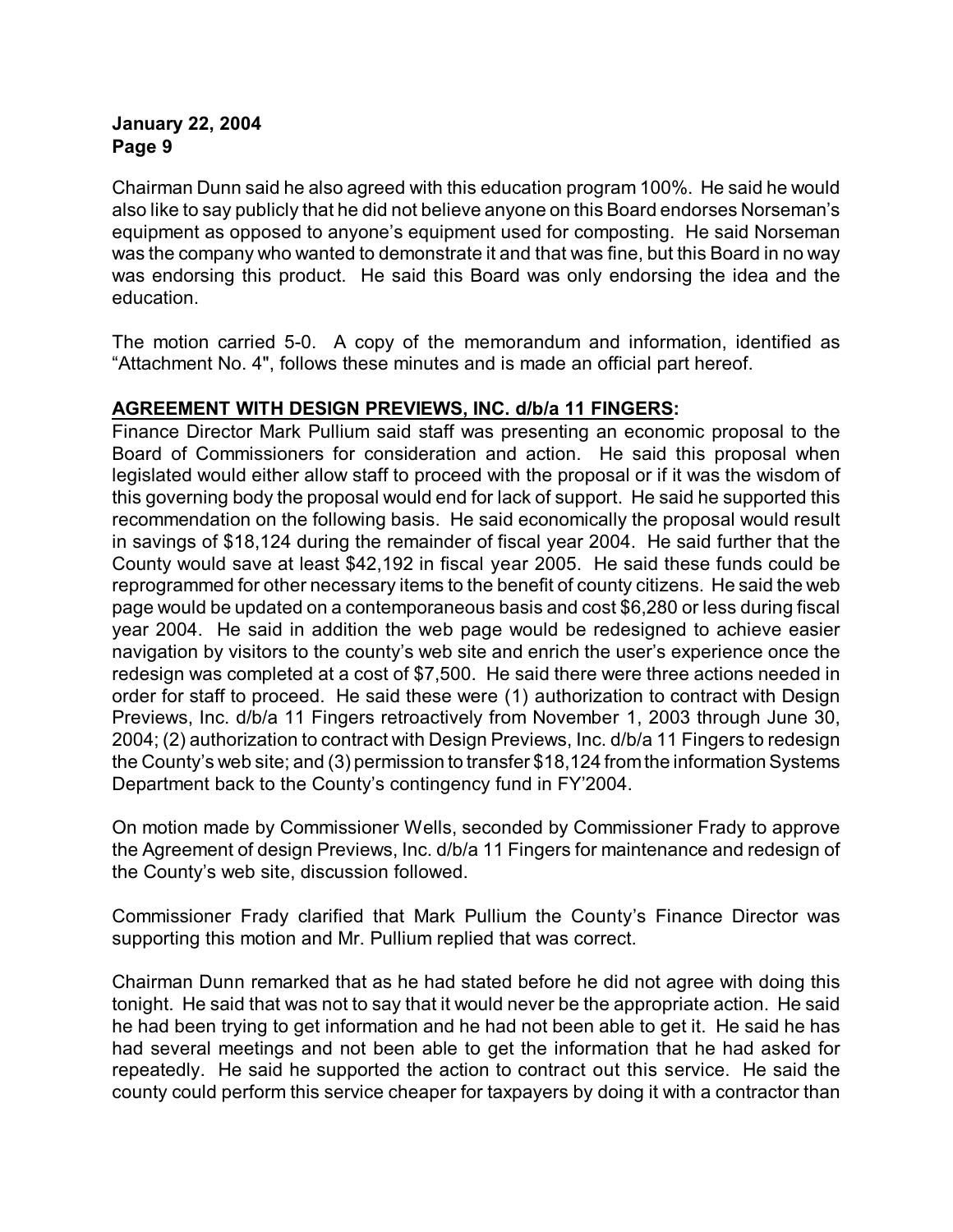having it done in house. He said he also wanted to make a comment that this had nothing to do with the owner of this company or the company itself. He said he had gone to the web site and had checked on a lot of the web sites that this company currently have designed and were managing. He said their work was fine. He said they do good work. He said their sites were pretty, user friendly and easy to navigate. He said this had nothing to do with their competence.

Chairman Dunn further remarked that he had discussed this with some other people and some other people felt that the county could get this done cheaper than this. He said he did not know if the county could or not but this was the kind of information that he had been asking for and unable to get. He said he was not going to be able to support this but he supported the idea of contracting it out but he did not have the information that would make him comfortable that the county was getting this at the right price. He said he did not know if the county was not either but he did not know if the county was. He said all he had were statements from other people saying that this was an expensive redesign of an existing web site. He said he could not support it at this point in time. He said he would continue to try and find out this information on his own from this point on.

Commissioner Frady said he felt comfortable with this because county staff did look around and does search out companies. He felt the price for this fit the action. He said he did not have a problem with this.

Chairman Dunn said this project was not put out for bids. He remarked that it was done internally. He said there was no legal requirement that the county must but normally the county would.

Commissioner Frady remarked that he had not said that they did. He said staff had searched around.

Chairman Dunn remarked that staff had only made four phone calls. He said there were at least 100 people within a short driving distance that could have been called. He said he did not believe that the Board had the proper information and he could not support it.

The motion carried 3-2 with Chairman Dunn and Commissioner Pfeifer opposing the motion. A copy of the Agreement, identified as "Attachment No. 5", follows these minutes and is made an official part hereof.

**CONSENT AGENDA:** On motion made by Commissioner VanLandingham, seconded by Commissioner Frady to approve the consent agenda as presented. The motion carried 5-0.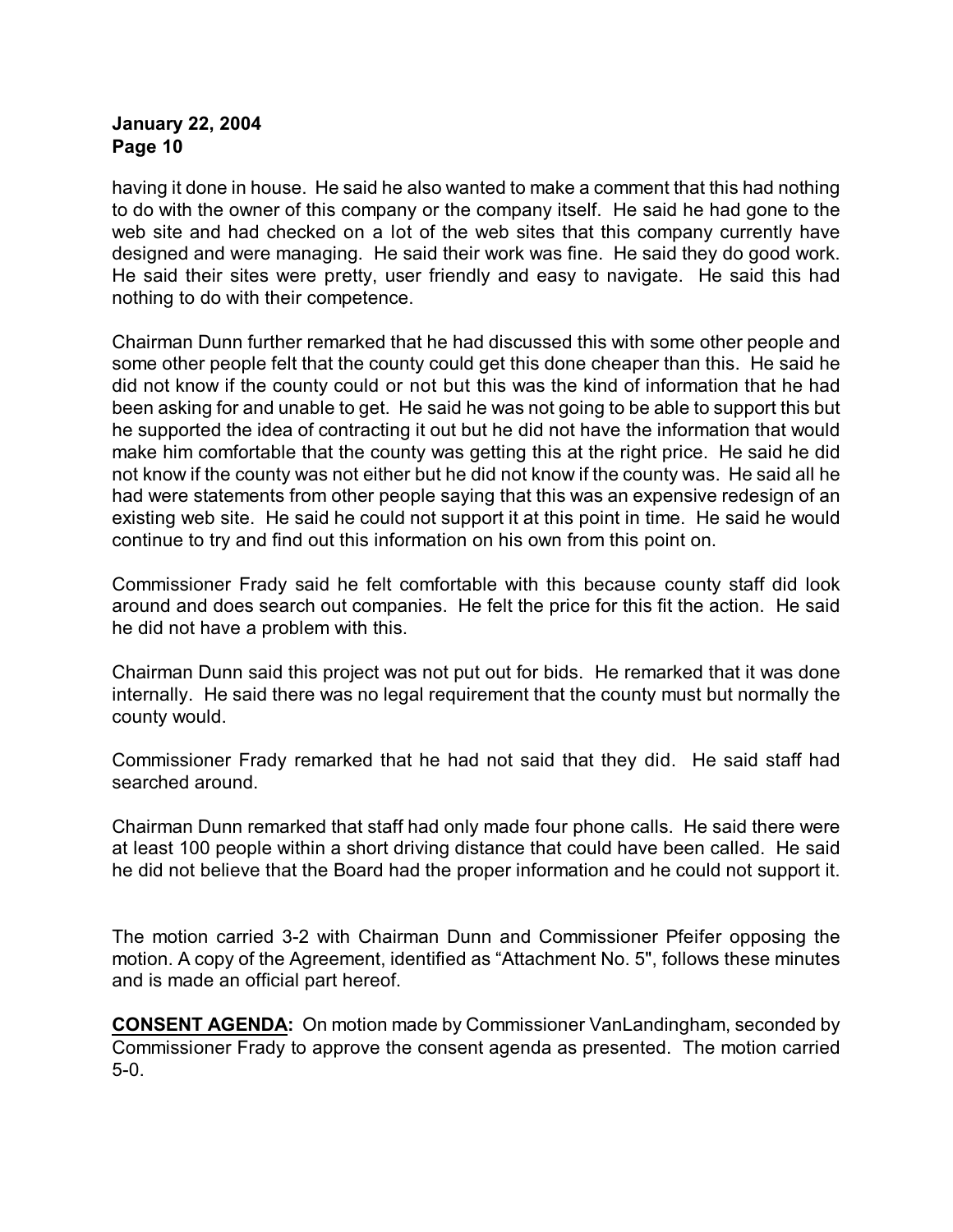**E-911 COMMUNICATIONS:** Approval of request from the Director of 911 Communications Cheryl Rogers to transfer insurance funds from the general fund to department line item 21530800-522234 Radio Repair Services. A copy of the request, identified as "Attachment No. 6", follows these minutes and is made an official part hereof.

**WHITEWATER MIDDLE SCHOOL BAND BOOSTERS:** Approval of request from the Whitewater Middle School Band Boosters to place a sign on the old courthouse lawn from January  $29<sup>th</sup>$  through February 6, 2004 advertising their annual band fundraiser to be held on February 6, 2004. A copy of the request, identified as "Attachment No. 7", follows these minutes and is made an official part hereof.

**SHENANDOAH ESTATES - STREET LIGHT DISTRICT:** Approval of request from the Director of Engineering to approve Shenandoah Estates as a street light district in Fayette County. A copy of the request, identified as "Attachment No. 8", follows these minutes and is made an official part hereof.

**BOARD OF HEALTH APPOINTMENTS:** Approval of recommendation to reappoint Lynette Peterson and Lynn Redwood to the Fayette County Board of Health for another six-year term commencing on January 1, 2004 and expiring on December 31, 2009. A copy of the request, identified as "Attachment No. 9", follows these minutes and is made an official part hereof.

**RESOLUTION NO. 2004-04 - QUALIFYING FEES FOR 2004 ELECTIONS:** Approval of Resolution 2004-04 establishing qualifying fees for 2004 elections in Fayette County. A copy of Resolution No. 2004-04, identified as "Attachment No. 10", follows these minutes and is made an official part hereof.

**MALLETT CONSULTING - SNEAD ROAD ACQUISITION:** Approval of request from the Director of Public Works Lee Hearn to approve the sum of \$5,900 to Mallett Consulting for the surveying services for right-of-way acquisition on Snead Road. A copy of the Agreement, identified as "Attachment No. 11", follows these minutes and is made an official part hereof.

# **PUBLIC COMMENT:**

Members of the public are allowed up to five minutes each to address the Board on issues of concern other than those items which are on this evening's agenda.

**Mark Rogers:** Mark Rogers, a resident of Fayette County, said he and his wife Gail had lived in Fayette County for the past thirteen years. He said they had two children Walker who was age 12 and Kara age 9. He said up until mid November he was employed by Fayette County as their web developer. He said he held that position for over three years. He said he worked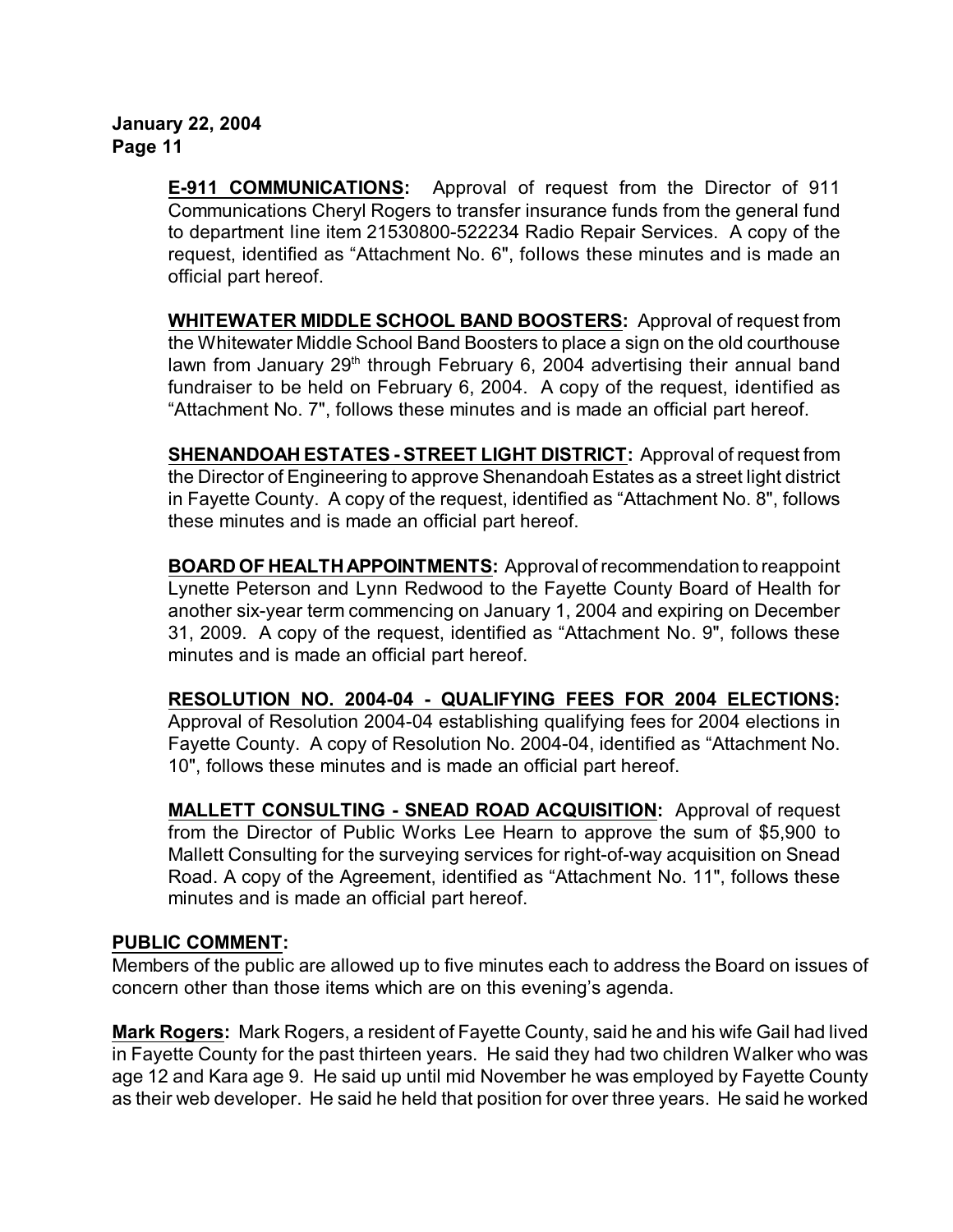in the Information Systems Department. He said in the interest of time he had two points that he wished to make this evening. He said, first, in February of 2003 changes began to occur within the Information Systems Department. He said two staff members from the Information Systems Department were reassigned to the Purchasing Department. He said concerns were raised by various members of the Information Systems staff regarding the possibility that one or more of them could end up unemployed due to the ongoing changes being made in the Information Systems Department. He said they were assured that no one was going to lose their job. He said Mr. Pullium stated that he would not be able to live with himself if any changes resulted in someone losing their job. He said in addition the County Administrator told them to stop worrying about it and said that no one was going to lose his job. He said after those assurances there was no reason to worry about it because both the County Administrator and the Finance Director told them in person that no one would lose their livelihood. He said, in fact, in a private meeting with Mr. Pullium toward the end of August, 2003 Mr. Pullium told him that he was a model employee. He said all of his work evaluations for the county have been excellent. He said, secondly, according to the Board of Commissioners' Agenda of Actions for November 13, 2003 it was mentioned that "outsourcing the web developer position would be substantially cheaper than the way the county was doing it now." He asked the Board to look at that issue.

Chairman Dunn interjected that Mr. Rogers was getting close to commenting on an item on tonight's agenda.

Mr. Rogers replied that he was not going to talk about the contract and he would save that for another evening.

Commissioner Frady interjected and asked Mr. Rogers if he had taken any legal action in this respect.

Mr. Rogers replied that on advice of council he was not going to answer that.

Commissioner Frady said if Mr. Rogers had legal action in progress the Board could not talk with Mr. Rogers or let him speak about it. He questioned Attorney Davenport about this.

Attorney Dennis Davenport said it sounded to him like Mr. Rogers had an attorney and was getting advice from council. He said this appeared to be a potential legal issue. He said he would advise the Board to stop commenting on this issue entirely.

Mr. Rogers interjected that he had not indicated that he was represented by legal council at this time.

Chairman Dunn remarked that Mr. Rogers had said it was on advice of council that he not answer questions.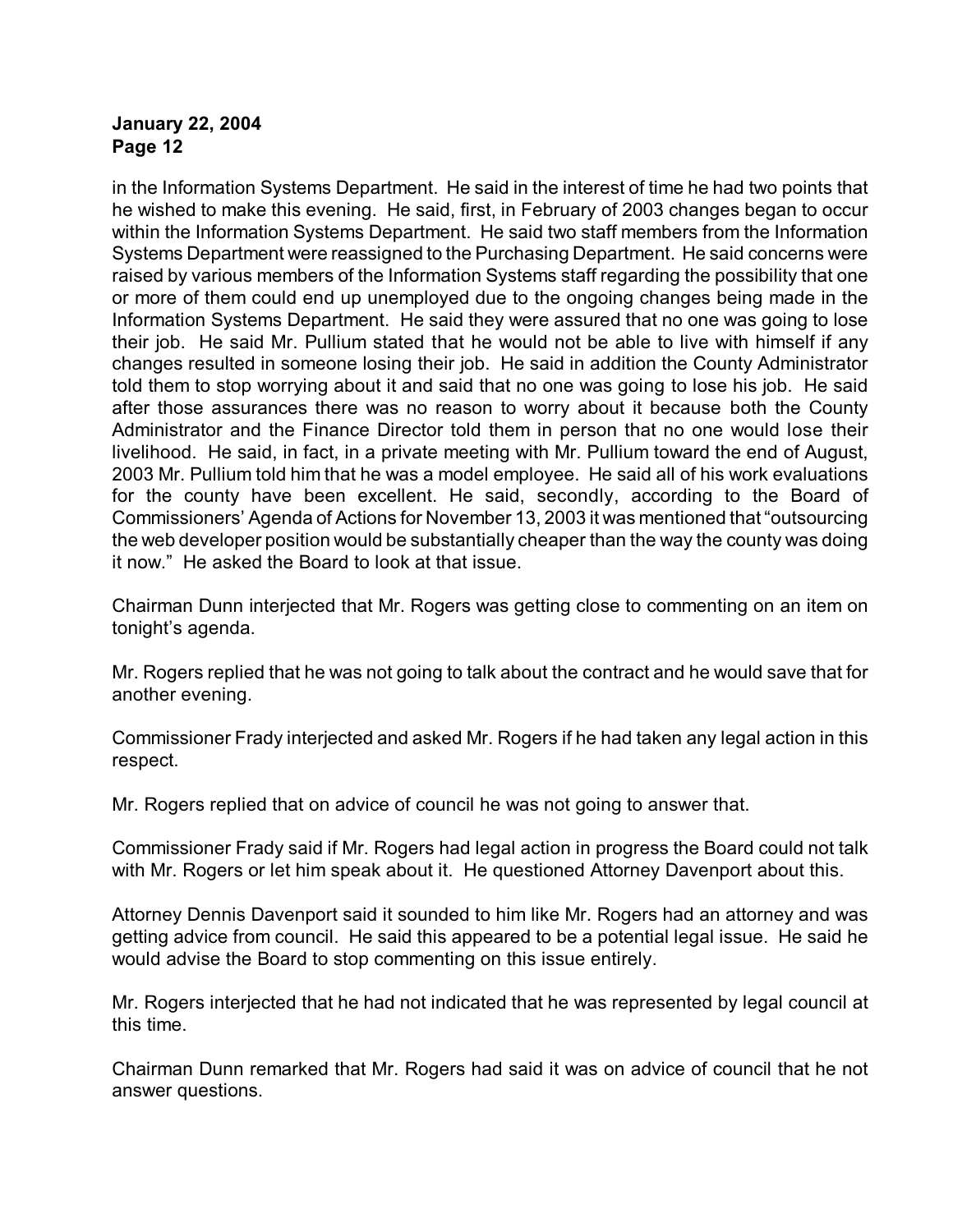Mr. Rogers remarked that there was a difference between signing a paper indicating that someone was hiring an attorney and the attorney that someone speaks with.

Commissioner Frady said the Board could not allow him to talk on a legal issue at this meeting because he was airing something he might have gotten advice from legal council on. He said Mr. Rogers would have to do this in court. He said the Board of Commissioners was not a court.

Mr. Rogers said that was alright he would do it the Board's way. He said he tried to do it the easy way.

Chairman Dunn remarked to Mr. Rogers that if he wanted to confine his statements to something that was not discussed here tonight that was why he was up here tonight.

Mr. Rogers asked if he could read one paragraph and then he would end it.

Chairman Dunn replied no, not if it had to do with what was done before.

Mr. Rogers remarked that this did not have to do with the contract.

Commissioner VanLandingham asked Mr. Rogers if it had to do with the web page in any way.

Mr. Rogers said he was just going to make a comment.

Commissioner VanLandingham interrupted Mr. Rogers and ask him to answer his question first before any comment was made.

Mr. Rogers remarked that the Board had a weird way of showing appreciation to a county employee.

Mr. Rogers asked if he could come back in two weeks and talk about this if it was not on the agenda.

Chairman Dunn replied that he could always come back if it was not on the agenda and talk. He said Mr. Rogers could talk in every meeting that the Board has if he wanted to as long as it was not discussed prior to that.

Commissioner Frady said he had no problem with Mr. Rogers discussing anything unless he had a legal case against the county.

Chairman Dunn said if Mr. Rogers took any legal action against the county, the Board would not be able to discuss this. He said Mr. Rogers was doing fine and if he talked about this in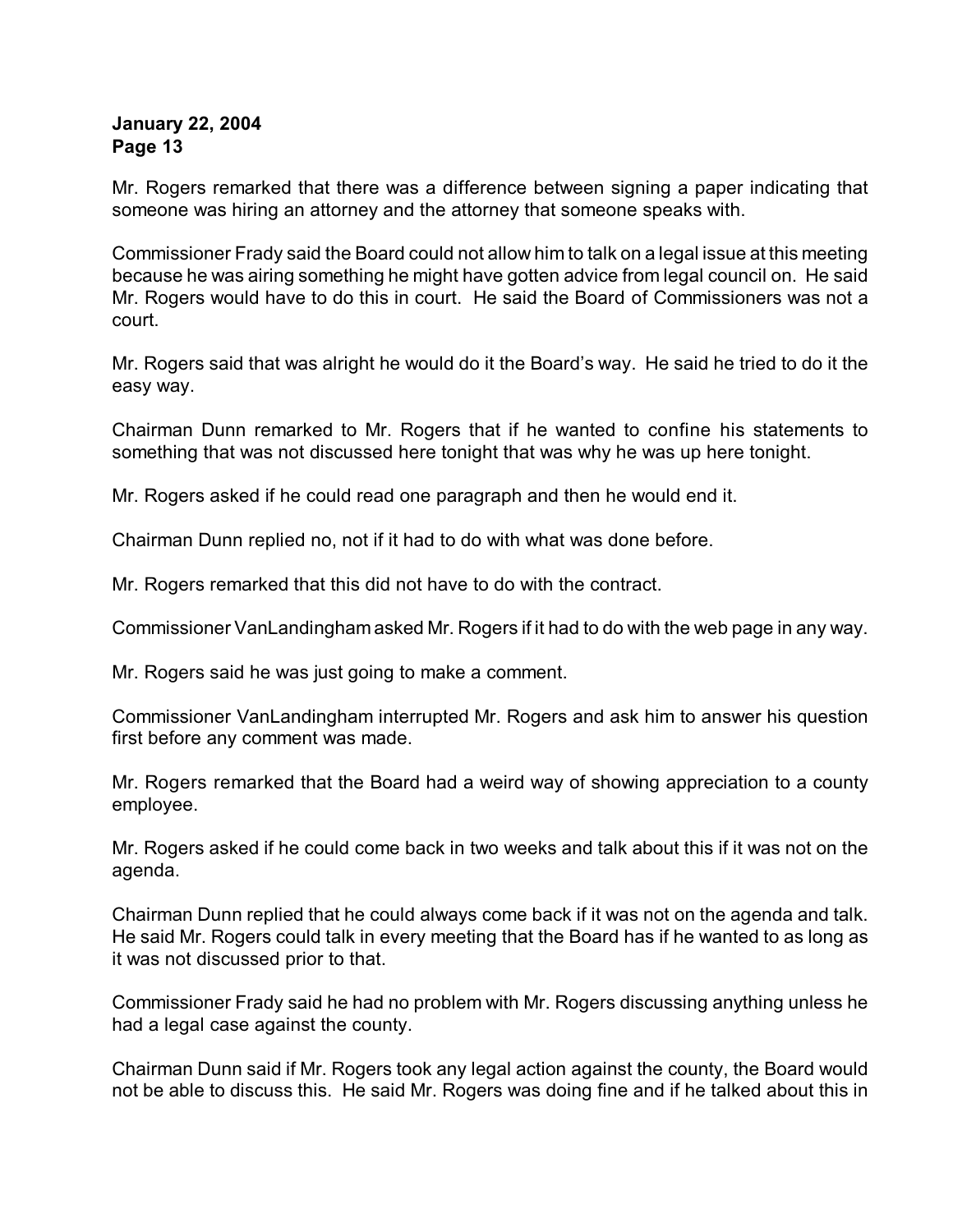the future when it was not on the agenda, it would be fine. He said there were reasons for these rules and as a county employee of the past Mr. Rogers understood the rules. He asked Mr. Rogers to comply with these rules and he would be fine.

Mr. Rogers interjected that the 2003 meeting schedule was still on the county's web site. He said it needed to be changed to 2004. He said it was now January 22 and this had not been changed.

Chairman Dunn remarked that this would complete Mr. Rogers' five minutes. He said they would talk to him next time.

# **STAFF REPORTS:**

**EXECUTIVE SESSION:** Attorney Davenport requested an executive session to discuss three legal items.

Chairman Dunn requested an executive session to discuss one personnel matter.

**EXECUTIVE SESSION:** On motion made by Commissioner Wells, seconded by Commissioner VanLandingham to adjourn to executive session to discuss three legal items and one personnel matter. The motion carried 5-0.

**LEGAL:** Attorney Dennis Davenport updated the Board on a legal item.

On motion made by Commissioner Frady, seconded by Commissioner Wells to authorize Attorney Davenport to proceed in this matter. The motion carried 5-0.

On motion made by Commissioner Frady, seconded by Commissioner Wells to authorize Attorney Davenport to proceed in this matter. The motion carried 5-0.

**LEGAL:** Attorney Dennis Davenport updated the Board on a legal item.

The Board took no action on this matter.

**LEGAL:** Attorney Dennis Davenport reported to the Board on a legal item.

The Board took no action on this matter.

**PERSONNEL:** Chairman Dunn discussed a personnel matter with the Board. Staff was not present for this discussion.

The Board took no action on this matter.